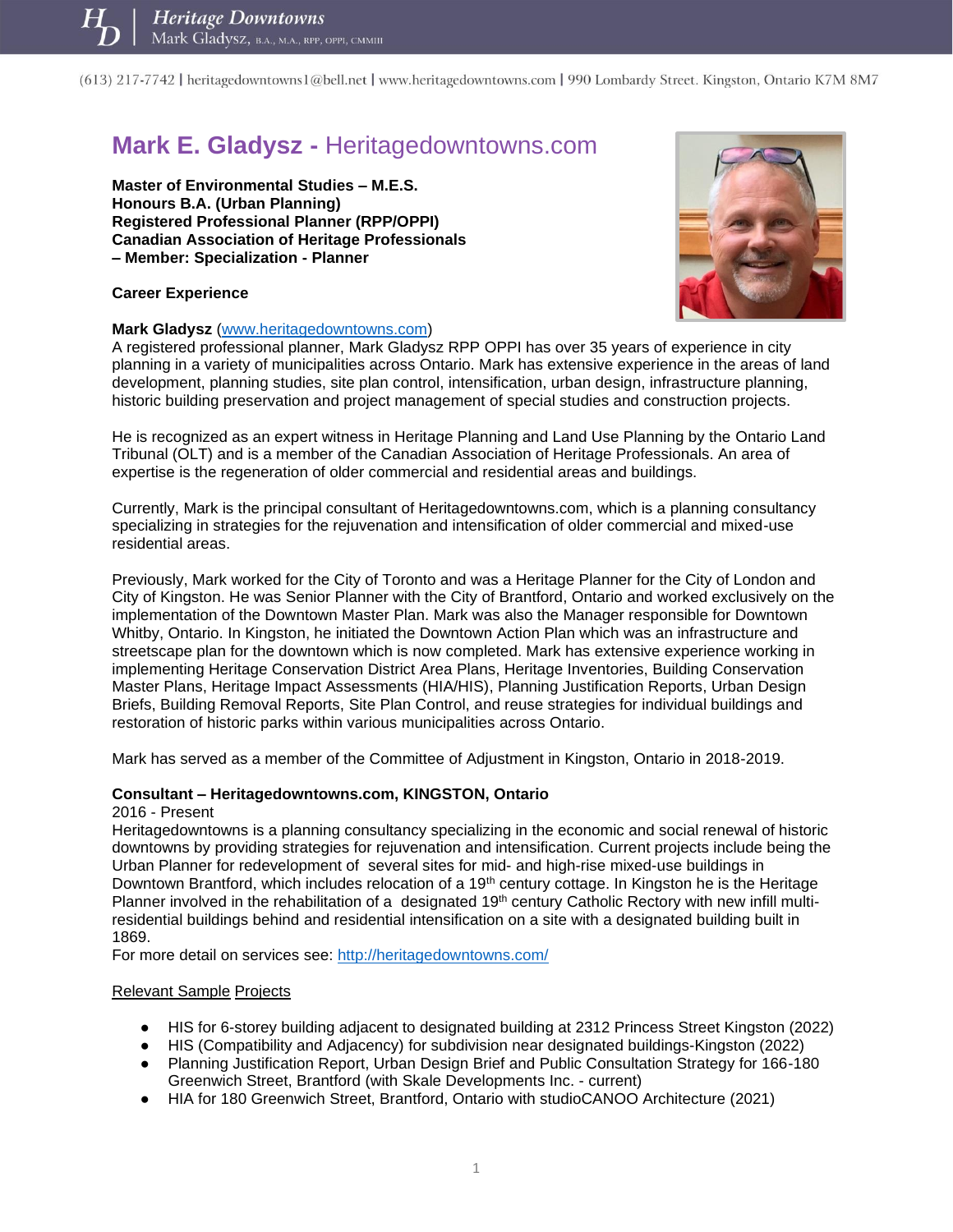- Building Removal Report Brantford Ontario (2020). Oversaw relocation plan to safely relocate 19<sup>th</sup> century designated building to museum site.
- Planning Justification Report, Urban Design Brief and Public Consultation Strategy for 120 -138 Market Street/ 31-35 Chatham Street Brantford (with studioCANOO Architecture, 2020)
- Heritage Impact Assessments for 62 Baiden Street / 15 McDonald Avenue, Kingston, Ontario (2018/2020)
- Heritage Impact Assessment for 120-138 Market Street/ 31-35 Chatham Street, Brantford, Ontario with Allan Avis Architects (2018 - 2020).
- Witness Statement for TLAB hearing for building addition in Downtown Toronto (2021).
- Witness Statement for LPAT hearing related to redevelopment of 467-469 Dufferin Avenue, London, Ontario (2018)
- Windsor- HIA for Indian Road Buildings with Allan Avis Architect (2015)

## **Senior Planner-Projects CITY OF BRANTFORD, Ontario**

2008 - 2016

#### *Policy Division, Planning Department*

Project Manager overseeing implementation of the Downtown Master Plan by various internal and external departments and agents represented on the Downtown Action Committee. Completed the renovation of Victoria Park (designated under the Ontario Heritage Act), as part of the Downtown Streetscape Design Plan. Completed updates and expansions of Downtown Brantford Community Improvement Plan Project Area and the Downtown Brantford Business Improvement Area. Associated projects include: Community Facilitation, Transit Terminal Feasibility Study, Class EA for Conversion of Colborne and Dalhousie Streets to Two-Way Operation, Downtown Parking Task Force, management strategy for methadone clinics, Wilfrid Laurier University Campus Master Plan, Downtown Market Analysis and financial incentives to the private sector. Overall task is to keep the momentum of downtown renewal going. Work closely with Wilfrid Laurier University, Nipissing University and BIA to create a "Post-Secondary Downtown". Assist the post-secondary institutions with their expansion plans including demolition control and approvals, specialized research reports to council and grant funding.

#### **Manager Downtown Development TOWN OF WHITBY, Ontario**

2004 - 2008

#### *Downtown Coordinator's Office, within the Planning Department.*

Managed Downtown Coordinators Office. Responsible for revitalization of two historic core areas (Brooklin and Whitby). Personally, managed annual budget of \$1 million, co-managed Planning Department budget. Demonstrated abilities to manage diverse range of activities including land-use planning, urban design review, building restoration, business retention and expansion, specialized research and reports, promotion, marketing, and outreach to community partners. Oversee activity of Marketing and Events Coordinator and summer students. Coordinating role with Urban Designer and Landscape Architect within the Planning Department.

#### **Heritage Planner CITY OF KINGSTON, Ontario**

#### 2002 - 2004

*Department of Planning and Development Services – Development Control Section* 

Staff support to the Heritage Advisory Committee. Downtown Action Plan – project manager for \$80 million infrastructure renewal and open space plan. Personally prepared a background document entitled Downtown Design Concept, Urban Design Awards Program (Livable City Awards) – founded the municipal design awards program. Curator of two cycles of awards.

# **Senior Planner CITY OF KINGSTON**, **Ontario**

#### 2000 - 2004

*Department of Planning and Development Services – Development Control Section*  Coordinated development review processes including Zoning By-law amendments, Official Plan Amendments, Site Plan Control, plans of Subdivision, Part Lot Lifts, Holding Provision Lift, etc. Provide support to the Committee of Adjustment (Consents and Variances) and Planning Committee. City's Witness-in-Chief for several OMB hearings.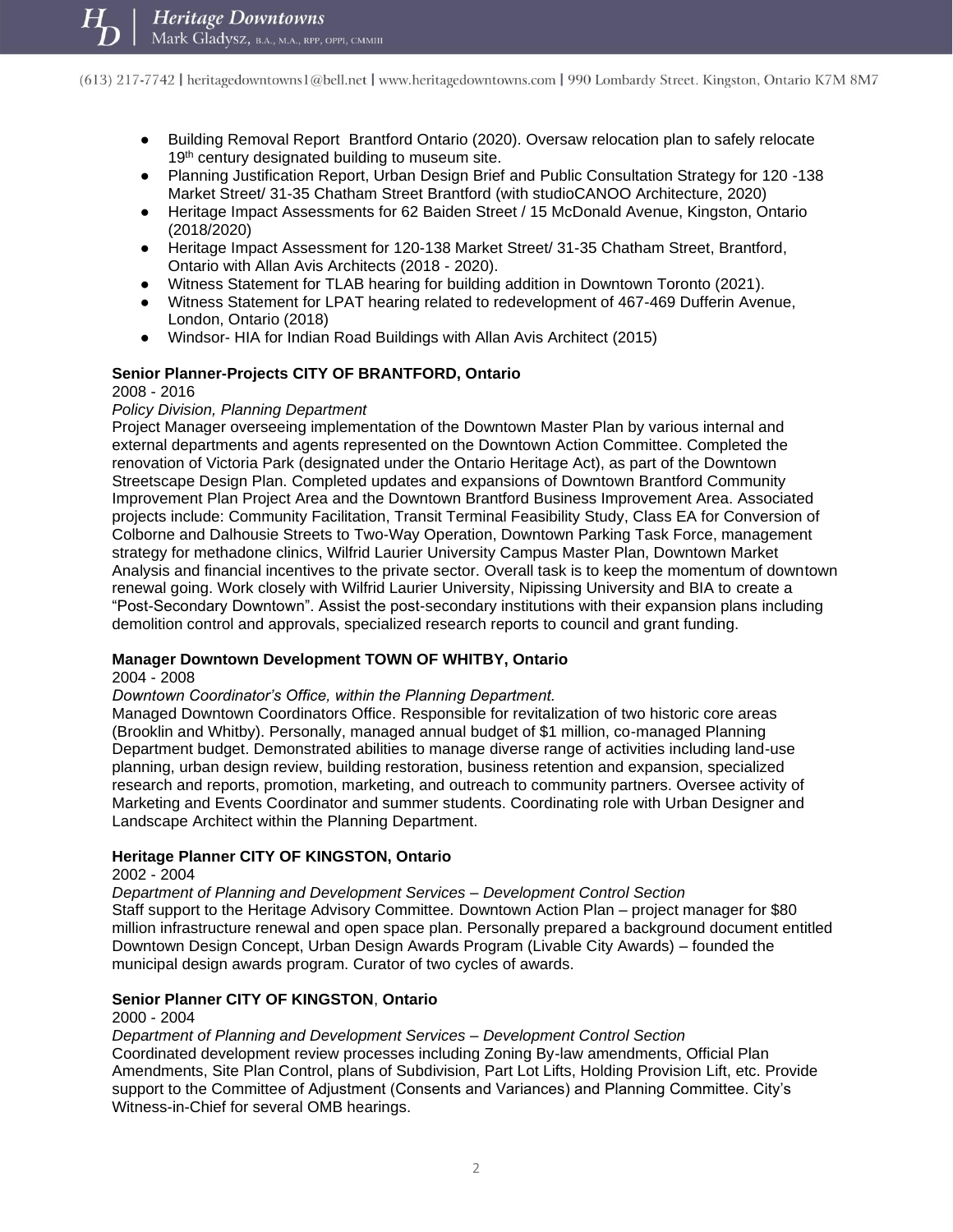# **Heritage Planner CITY OF LONDON, Ontario**

1989 - 2000

*Planning Department/Policy Section (11 Years)* 

Integrated heritage resource management within the overall municipal planning and development review framework. Managed 3000 building Inventory of Heritage Resources. Provided integrated planning input on development proposals. Represented the Division and Corporation at meetings, hearings, and other forums. Coordinated the preparation of specialized heritage planning and management studies including Inventory or Heritage Resources, heritage conservation district plans, management reports on municipally owned heritage buildings, museums restructuring, LACAC restructuring, etc. Aided the London Community Foundation in the development and management of the Endowment for Heritage Fund. Managed grant program Review of Museums operations - coordinated operations review of 10 local museums regarding governance and core funding.

#### **Parks Planner CITY OF TORONTO, Ontario**

1985 -1988

*Departments – Planning (Urban Design Group) and Parks and Recreation* 

Park development researcher in the Urban Design Group. Parks Planning Projects - Art Gallery of Ontario expansion, Allan Gardens Revitalization Program, High Park User Study, Market Lane User Study. Personally received the Canadian Institute of Planners Award for Excellence in 1988 for "Five Inner City Parks".

#### Planner **MUNICIPALITY OF METROPOLITAN TORONTO**

1988 -1989 - Land Use Planning

Conservation Officer **MINISTRY OF CULTURE, Toronto** 1988 - Land Use Planning

#### **Education**

- Master of Environmental Studies York University, Toronto, Ontario Urban Planning and Historic Preservation 1982-85
- Architectural Restoration (Certificate) McGill University / Universite de Montreal Montreal, Quebec 1985
- B.A. (Honours) University of Winnipeg, Institute of Urban Studies, Winnipeg, Manitoba 1978-82

#### **Selected Published Materials and Interviews**

*"Cultural Economics-NAFTA sets the stage for municipalities at the international level.* Municipal World 2015.

*"Adding Downtown Vibrancy".* Ontario Planning Journal, May/June 2014

*"Laurier gambled on a ghost town".* Waterloo Region Record, March 29, 2014

*"The Integrated Academic District, Brantford's Post-Secondary Downtown".* Public Sector Digest, January 2012

*"How the Creative Economy is Transforming Downtown Brantford".* Plan Canada, Summer, 2011

"*Downtown Brantford's Security Partnership*". Ontario Planning Journal Vol.25, No.5, 2010

*"Port Whitby's New Waterfront Community".* Experience Our Downtowns.2008